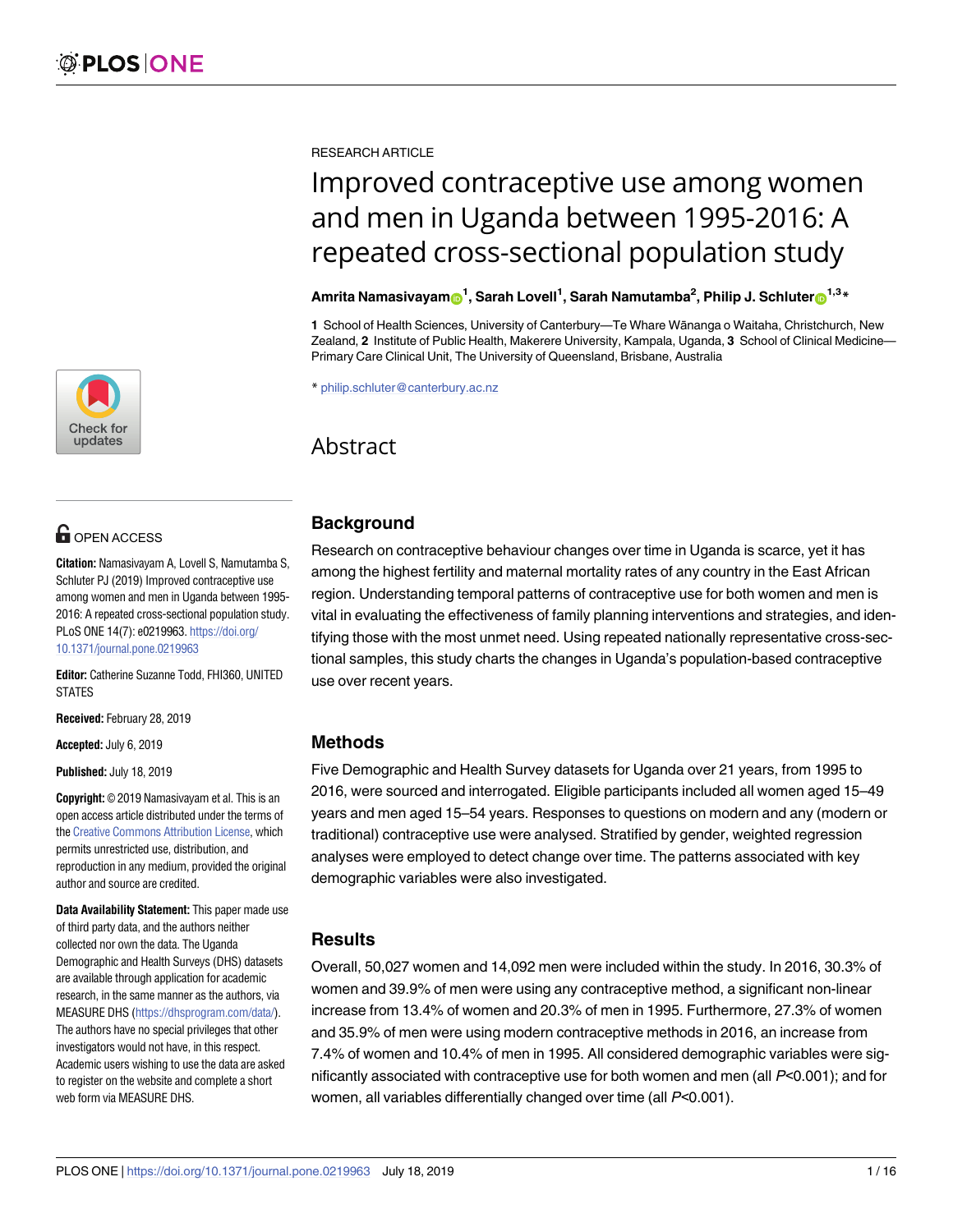<span id="page-1-0"></span>**Funding:** Amrita Namasivayam received a University of Canterbury Doctoral Scholarship [\(https://www.canterbury.ac.nz/scholarshipsearch/](https://www.canterbury.ac.nz/scholarshipsearch/ScholarshipDetails.aspx?ScholarshipID=6935.127) [ScholarshipDetails.aspx?ScholarshipID=6935.127](https://www.canterbury.ac.nz/scholarshipsearch/ScholarshipDetails.aspx?ScholarshipID=6935.127). The funder had no role in the design and conduct of the study, management, analyses, interpretation of the results or in the preparation, review or approval of the manuscript. No other funding was received for this work.

**Competing interests:** The authors have declared that no competing interests exist.

## **Conclusion**

This study showed a significant increase and dynamism across key demographic variables in contraceptive uptake by both women and men. Sustained family planning programs and interventions have successfully resulted in behaviour change across the Ugandan population. However, continued efforts are needed to further reduce Uganda's relatively high fertility and associated maternal mortality rates.

## **Introduction**

Contraception, or family planning, allows women, men and couples to choose if and when to have children by way of voluntarily and intentionally delaying, spacing or limiting pregnancies [\[1](#page-13-0)]. Thus, contraception has been, and continues to be, a key focus of the global agenda for maternal health. Access to and use of contraception by women and men can improve the health, economic, and social domains of their lives [[2\]](#page-13-0). Spacing or limiting pregnancies allows for improved health outcomes for a mother and her child, together with better financial and resource management resulting from smaller, healthier families, and reduced child care demands [\[3\]](#page-13-0). Delayed childbearing increases a woman's likelihood of higher educational attainment, and better employment prospects, a higher level of financial independence and empowerment, as well as reducing the risks and complications associated with early pregnancies [\[2](#page-13-0), [3](#page-13-0)]. Contraceptive use also prevents or reduces the likelihood of high-risk and unintended pregnancies, which can lead to unsafe abortions and adverse maternal health outcomes. Despite the successes and advances thus far, estimates for the number of women in developing regions who have an unmet need for contraception (those who are sexually active and want to avoid, space or limit pregnancies, but who are not using modern contraception methods) stood at 214 million in 2017 [[2](#page-13-0)].

Uganda has one of the highest fertility and maternal mortality rates in the East African region, estimated at 5.4 births per woman in 2016 [\[4](#page-13-0)] and 343 maternal deaths per 100,000 live births in 2015 [[5](#page-13-0)], respectively. Taken together, these figures underscore the high maternal health burden faced by Ugandan women of reproductive age [[2](#page-13-0)]. Uganda also consistently has one of the lowest contraceptive use prevalence rates among East African countries [[6](#page-13-0)]. It was estimated that only 39% of married women of reproductive age used contraception in 2016 [\[7](#page-13-0)]. Consequently, Ugandan women frequently report having more children than they desired, and short intervals between pregnancies [\[8\]](#page-13-0). This places both the health of the mother and her newborn child at risk, as well as economically impacting larger families by straining financial resources, and reducing access to education and healthcare [[3](#page-13-0)].

Although Uganda has seen many directed initiatives and improvements in the distribution provision, access and uptake of contraceptive services over the last decade, particularly in community-based distribution [[9](#page-14-0)] and the use of injectable methods [\[10\]](#page-14-0), unmet need remains unacceptably high [\[8\]](#page-13-0). Currently, a combination of public, private and non-governmental organizations (NGOs), sometimes referred to as implementing partners (IPs), deliver family planning services to urban and rural populations [\[11\]](#page-14-0). Different IPs operate and partner in various capacities based on region and role; some engage in direct service provision and/or provide mobile outreach services, while others partner with local clinics to supply and fund contraceptive services. These services are usually provided free of charge, or at a nominal cost in private clinics, but travel and waiting times may be long  $[12]$ , and availability limited  $[13]$ . Other IPs provide training in family planning counselling and service provision of short-term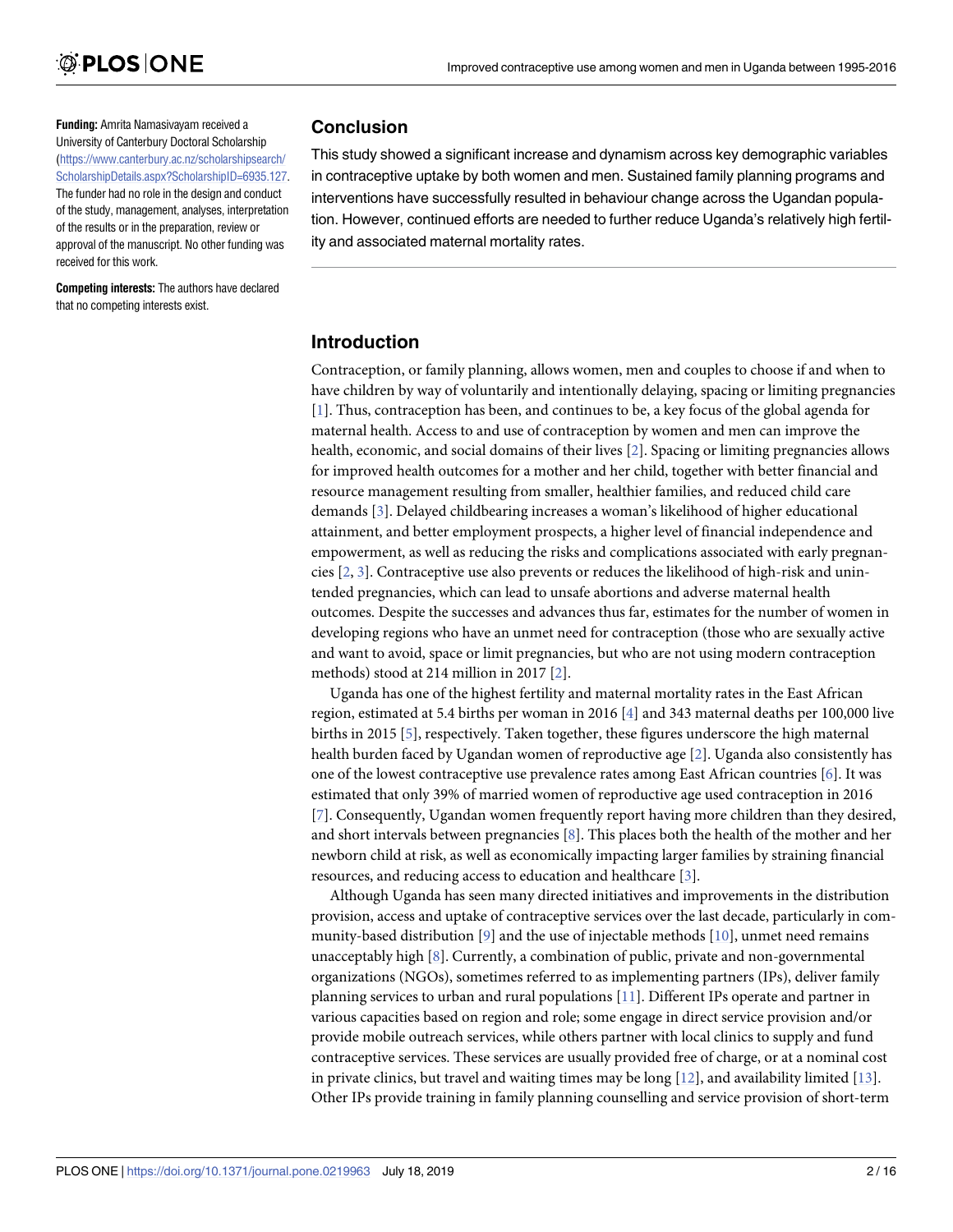<span id="page-2-0"></span>methods (such as: condoms, pills, and injectables) for village health teams and community health workers, who serve as the first tier of healthcare access for many communities [[14](#page-14-0)].

Previous studies in Uganda have been predominantly qualitative in nature, focusing on factors influencing contraceptive use, and barriers contributing to unmet need among women; see, for example [\[12,](#page-14-0) [15,](#page-14-0) [16\]](#page-14-0). Few, if any, quantitative studies have considered men and their contraceptive use in Uganda, despite the acknowledged need for such information [\[17\]](#page-14-0). In the context of reproductive health and contraception, men need to be considered as they are not only women's partners, but individuals with distinct reproductive histories and desires of their own. In many societies, men are key decision-makers but often not directly involved in contraceptive discussions or programs [[18](#page-14-0)]. Men's attitudes and behaviours around contraceptive use thus directly impact fertility and maternal mortality rates. Tracking the temporal patterns of contraceptive use for both women and men is critical to understand the success of initiatives aimed at improving their use and to inform future health promotion policies in Uganda. To date, such epidemiological studies have not been forthcoming.

This study analyses changes in contraceptive use among women and men of reproductive age in Uganda, using five representative Uganda Demographic and Health Surveys (DHS) datasets. The primary aim is to describe patterns in any and modern contraceptive use among women aged 15–49 years and men aged 15–54 years for 21 years, from 1995 to 2016. The secondary aim is to investigate these patterns over a set of purposefully selected key demographic factors, namely: age, education, place of residence, and region.

## **Materials and methods**

#### **Study design and setting**

A repeated, nationally representative, cross-sectional population study of women and men of reproductive age in Uganda, using a stratified (urban/rural) two-stage cluster design.

#### **Participants**

All women aged 15–49 years who were either permanent residents of the selected households or visitors who stayed in the household the night before the survey were eligible to be interviewed. In one-third of the sampled households, all men aged 15–54 years, including both usual residents and visitors who stayed in the household the night before the interview, were also eligible for individual interviews. Data for women and men were collected across all surveys using the standardized DHS women's and men's questionnaires, respectively.

#### **Primary variables**

The DHS definition of unmet need for contraception was employed, referring to women who "(i) are not pregnant and not postpartum amenorrhoeic and are considered fecund and want to postpone their next birth for two or more years or stop childbearing altogether but are not using a contraceptive method, or (ii) have a mistimed or unwanted current pregnancy, or (iii) are postpartum amenorrhoeic and their last birth in the last two years was mistimed or unwanted" [\[4](#page-13-0)]. The two principle outcome variables in this study were '*Any contraceptive use*' and '*Modern contraceptive use*'. These were elicited and presented separately for women and men. Based on responses to the question "Are you or your partner currently doing something or using any method to delay or avoid getting pregnant?", and "If yes, which method are you using?", the DHS variable 'contraceptive use and intention' had already been created within all of the DHS datasets. The variable 'Any contraceptive use' was then created based on responses to this DHS variable 'contraceptive use and intention'; responses were dichotomized into Yes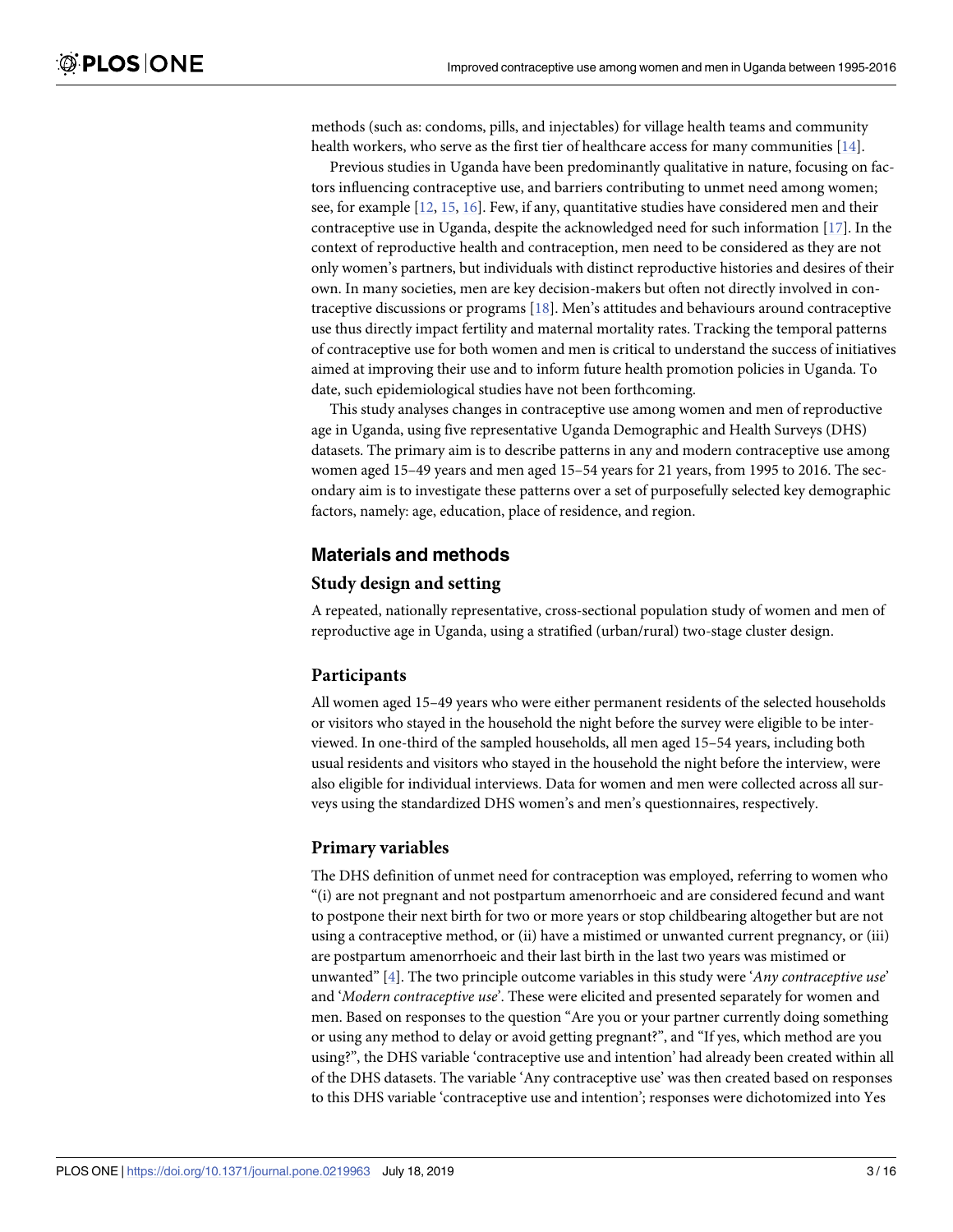<span id="page-3-0"></span>(uses a modern or traditional method), and No (not using a method but intends to use later, does not intend to use, never had sex). For 'modern contraceptive use', responses for the same variable were dichotomized into Yes (uses a modern method), and No (uses a traditional method, not using a method but intends to use later, does not intend to use, never had sex). Modern methods referred to any of the following: female sterilization, male sterilization, oral contraceptive pills, the intrauterine contraceptive device (IUD), injectables, implants, male and/or female condoms, diaphragms, contraceptive foam and contraceptive jelly, and lactational amenorrhea method (LAM), and other modern contraceptive methods (including cervical cap, contraceptive sponge, and others). Traditional methods referred to periodic abstinence (rhythm/ calendar method), or withdrawal. Any contraceptive use refers to any specific method (modern or traditional), including female sterilization. Women's and men's responses to any or modern contraceptive use included methods used by their partner, as well as methods requiring couple negotiation (such as condom use or abstinence).

## **Selected key demographic variables**

Age grouping, education level, place of residence and region of residence were all purposefully selected as being key factors associated with contraceptive use, and important in charting its change over time. Here, age was grouped as  $15-19$ ,  $20-24$ ,  $25-34$ ,  $35-39$ , and  $\geq 40$  years; highest educational attainment (attendance) was classified into no education, primary, secondary or higher; place of residence was dichotomized into urban and rural; while region of residence was defined by North, West, East, and Central geographic locations.

#### **Procedure**

This study utilized data from the DHS, which are nationally representative population-based surveys. These repeated, country-wide cross-sectional surveys are commissioned by the United States Agency for International Development (USAID) and periodically carried out by the governments of different countries, with operational support from ICF International. Datasets are available through application to MEASURE DHS ([https://dhsprogram.com/data/\)](https://dhsprogram.com/data/).

The DHS employ a stratified (urban/rural) two-stage cluster design. The first stage involves enumeration areas (EAs) initially being randomly selected from the most recent population census sample frame; each EA covers a geographic area with an average of 130 households. The second stage involves the systematic selection of households from the EAs. The surveys use standardized questionnaires developed by the MEASURE DHS program specifically for women, men and households; these are administered during face-to-face interviews. Detailed information about sampling methodologies and data collection procedures can be found from the MEASURE DHS webpage ([https://dhsprogram.com/data/\)](https://dhsprogram.com/data/), or DHS reports for respective countries [[19](#page-14-0)].

## **Statistical methods**

Analyses were undertaken separately on the women's and men's datasets. Reporting of analyses were informed by the STROBE guidelines ([www.strobe-statement.org](http://www.strobe-statement.org/)) [\[20\]](#page-14-0). Unweighted frequencies were reported, together with associated weighted percentages. Weighting accounted for the stratified two-stage cluster design to provide population estimates. A time variable was calculated for the years since 1995 (the baseline year). For the primary objective, first (time) and second (time<sup>2</sup>) order weighted quadratic regressions were employed to model the rate of change in contraceptive use over the study period. The statistical superiority of the quadratic regression model over its linear counterpart was assessed via the log-likelihood test, using unweighted data. For the secondary objective, weighted logistic regression models were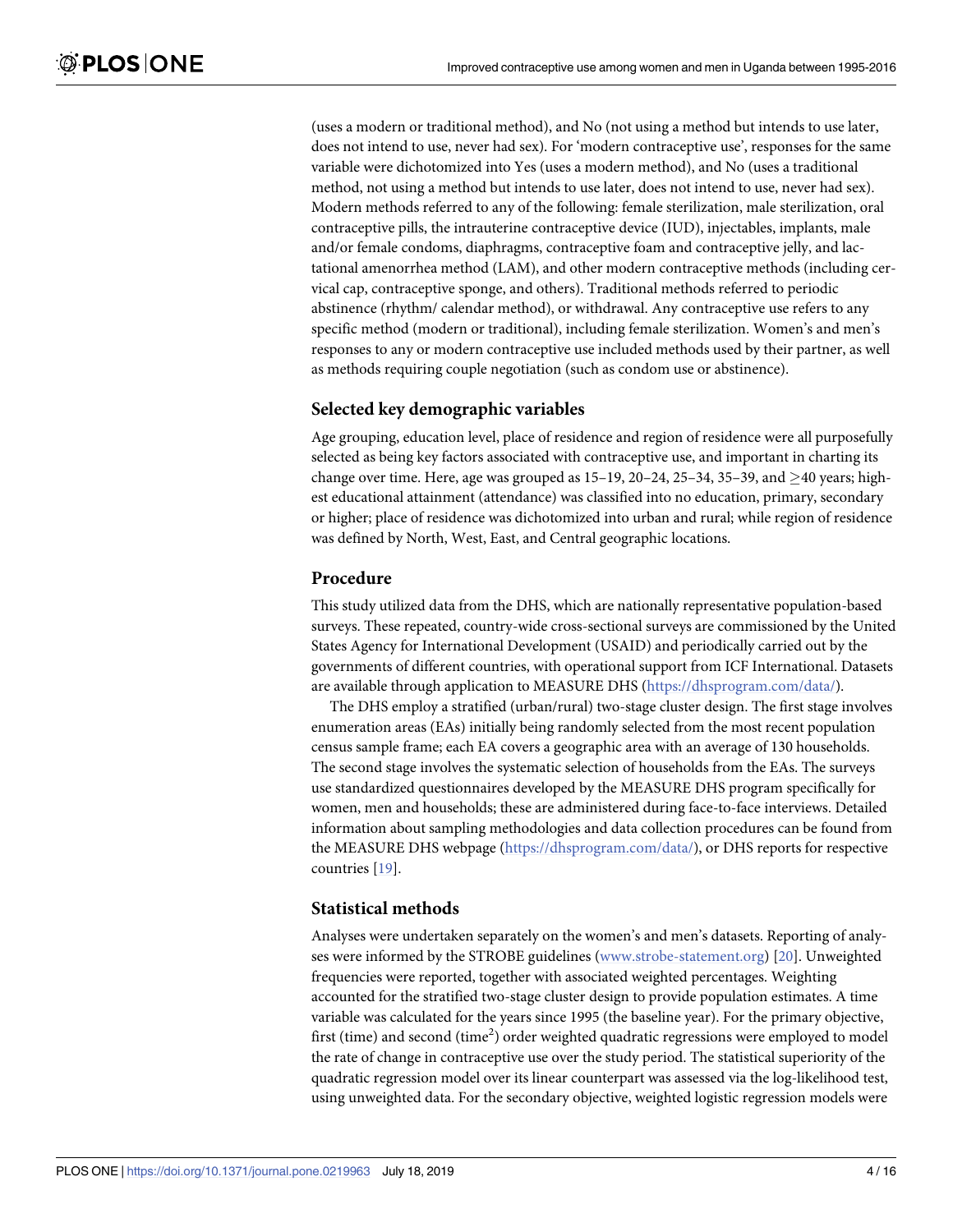employed for each key demographic variable. For each variable, the main effect and time interaction terms were introduced together within the model, along with the time and time<sup>2</sup> variables. Suppose the independent variable of interest is labelled "*X*" and the contraceptive use outcome of interest is labelled "*Y*", this implies that the logistic regression takes the form:

$$
logit(Y) = intercept + \beta_1 \times time + \beta_2 \times time^2 + \beta_3 \times X + \beta_4 \times X \times time
$$

so that  $\beta_3$  gives the estimate of the main effect and  $\beta_4$  gives the time interaction term. Measures of association were presented as odds ratios (ORs) and 95% confidence intervals (CIs). Analyses and graphing were undertaken using specialist statistical software Stata SE version 15.1 (StataCorp, College Station, TX, USA), and significance was defined by  $\alpha$  = 0.05.

#### **Ethical considerations**

Data collection questionnaires and processes for the DHS surveys are reviewed and approved by the ICF Institutional Review Board (IRB). Additionally, country-specific DHS survey protocols are reviewed by the ICF IRB and by an IRB in the host country. As a part of the DHS survey methodology and ethics process, informed consent is obtained from all participants prior to their participation in the survey, and the collection of information is done confidentially. The datasets used did not carry any personal identifiable information and permission to use them were obtained from MEASURE DHS. Once a data request has been approved, no further ethical clearance is required from the ICF IRB. The study complied with the ethical standards for human experimentation as established by the Helsinki Declaration and New Zealand's Health and Disability Ethics Committee (HDEC). HDEC defined this study as minimal risk observational research and it did not require ethics committee review. All methods and reporting were performed in accordance with HDEC's relevant guidelines and regulations.

#### **Results**

#### **Participants**

Individual data were elicited from 7,070 women in 1995, 7,246 in 2000/2001, 8,531 in 2006, 8,674 in 2011, and 18,506 women in 2016, totalling 50,027 women overall. Similarly, individual data were collected from 1,996 men in 1995, 1,962 in 2000/2001, 2,503 in 2006, 2,295 in 2011, and 5,336 men in 2016, totalling 14,092 men altogether. Response rates varied across the years from 93.8% (2011) to 97.0% (2016) for women, and from 85.1% (2000/2001) to 90.7% (2006) for men. For all participants across all years, the response rates were higher in rural areas. The main reason cited by the DHS final survey reports for non-response was the failure to find the eligible participants in their homes, despite repeated visits to the household.

#### **Demographic characteristics**

The characteristics of women and men between 1995 and 2016 for the selected key demographic variables in this study appears in Tables A-D in S1 [File](#page-13-0). Among women across all years of the study (Tables A and B in S1 [File](#page-13-0)), the largest proportion of respondents were aged 15–19 years, had attained primary education, and resided in rural areas.

Among men across all years of the study (Tables C and D in S1 [File](#page-13-0)), ages were more evenly spread over the different groups compared to the corresponding distribution for women. Similar to women, the majority of men had attained at least primary education; although compared to women, a larger proportion of men attained a secondary education or higher.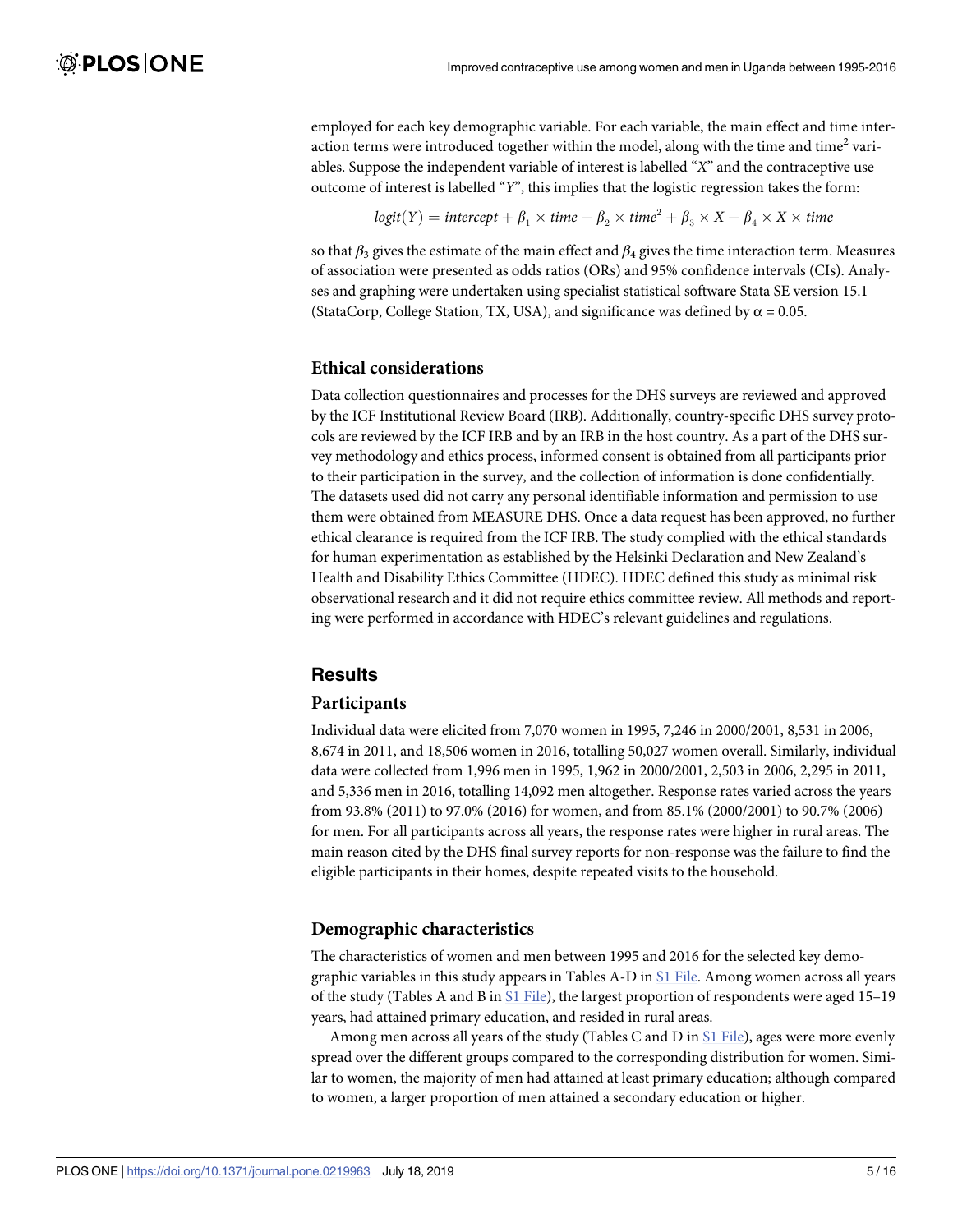#### <span id="page-5-0"></span>**Contraceptive use over time**

In 2016, 30.3% of women, and 39.9% of men of reproductive age in Uganda were using any contraceptive methods, an increase from 13.4% of women and 20.3% of men in 1995. Furthermore, 27.3% of women and 35.9% of men were using a modern method of contraception in 2016, an increase from 7.4% and 10.4%, respectively, in 1995. [Fig](#page-6-0) 1 depicts contraceptive use among women and men in Uganda across the study period. Non-linear increases in any and modern contraceptive use patterns are suggested in  $Fig 1$  $Fig 1$ , both for women and men.

Weighted quadratic regression analyses confirmed these non-linear increases in any and modern contraceptive use over time. [Table](#page-6-0) 1 gives the estimated coefficients and associated 95% CIs derived from these analyses, together with the level of significance for each term. For any contraceptive use, the quadratic model was significantly better than its linear counterpart for both women (*P<*0.001) and men (*P<*0.001), demonstrating rapid, non-linear increases over the study period. For women, the predicted rate of any contraceptive use was given by  $0.147 + 0.0035 \times (year-1995) + 1.7E-4 \times (year-1995)^2$ . For men, the predicted rate of any contraceptive use was given by 0.213 -- 0.0031×(year-1995) + 5.6E-4×(year-1995)<sup>2</sup>. Similarly, for modern contraceptive use, the quadratic model was significantly better than its linear counterpart for both women (*P<*0.001) and men (*P<*0.001), also demonstrating rapid, non-linear increases over the study period. Here, the predicted rate for women was 0.090 + 0.0062×(year– 1995) + 1.1E-4 $\times$ (year-1995)<sup>2</sup>, whereas for men the predicted rate was given by 0.116  $+ 0.0053 \times (year - 1995) + 2.9E-4 \times (year - 1995)^2.$ 

#### **Women's contraceptive use over time by key demographic variables**

Among women using either any method, or specifically a modern method of contraception, the largest proportion of users were between the ages of 30–34 and 35–39 years (for the years 1995-2000/2001, and 2011), and 25–29 and 30–34 years (for the years 2006 and 2016) (Tables A and B in S1 [File](#page-13-0)); those with a secondary education or higher; those living in an urban area; and women living in the Central region of the country. Conversely, across all the study years, women aged 15–19 years had the lowest proportion of contraceptive use, as did women with no education and those living in a rural area.

Each of the key demographic variables were separately related to any and modern contraceptive use by women in logistic regression models. All variables, and their interactions over time, were significantly associated with contraceptive use after adjusting for the time and time<sup>2</sup> changes (all  $P \leq 0.001$ ) [\(Table](#page-7-0) 2). This implies that the significant difference in the likelihood of contraceptive use within each demographic variable observed at baseline (1995) also significantly changed over time (Figs [2](#page-8-0) and [3](#page-9-0)). Considering any contraceptive use by educational attainment groupings, women with a secondary or higher educational attainment had odds 5.84 greater of using contraception than those without any education at baseline (1995); see [Table](#page-7-0) 2. However, this gap narrows over time–seen by the interaction term *<*1.0 (in [Table](#page-7-0) 2) and the lines converging in [Fig](#page-8-0) 2. By 2016, the estimated odds of any contraceptive use for women with secondary or higher educational attainment was  $\exp(\ln(5.84) + \ln$  $(0.94)\times(2016-1995)$  = 1.59 greater than that of women without any education, after accounting for the general non-linear increase in any contraceptive use over time. This implies that over the 21 year period, women without any education have had a relatively faster contraceptive use uptake than more educated women (although their actual usage still lagged behind).

#### **Men's contraceptive use over time by key demographic variables**

Among male users of any method of contraception, the largest proportion of users in 1995 were between the ages of 30–34 and 35–39 years. This gradually changed over time to men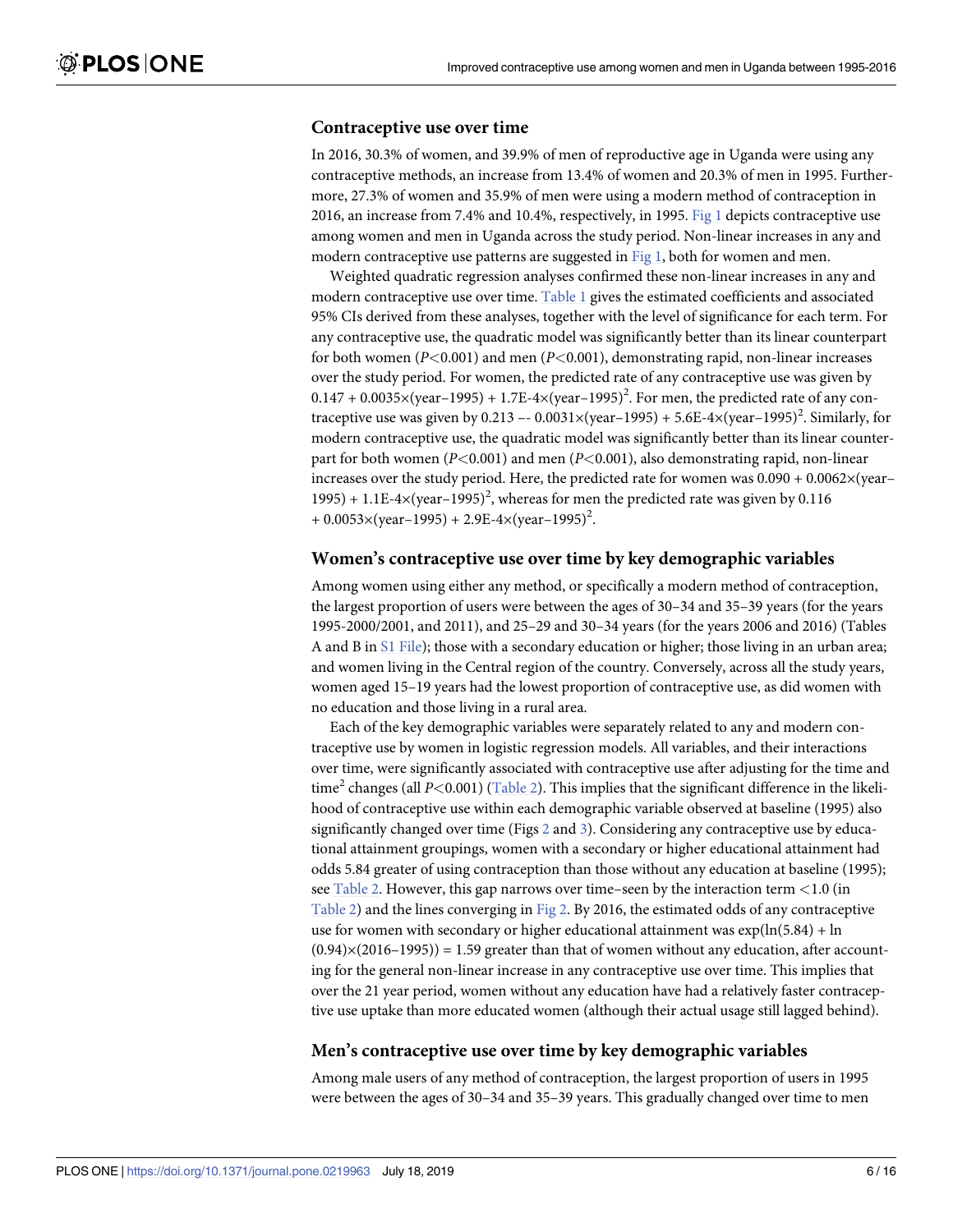<span id="page-6-0"></span>

[Fig](#page-5-0) 1. Changes in any and modern contraceptive use among women and men in Uganda across the study period (1995-**2016).**

<https://doi.org/10.1371/journal.pone.0219963.g001>

aged 20–24 and 25–29 years being the largest user groups in 2011 and 2016 (Table C in  $\underline{\mathsf{S1}}$  $\underline{\mathsf{S1}}$  $\underline{\mathsf{S1}}$ [File\)](#page-13-0). As with women, men with a secondary education or higher, living in an urban area, and within the Central region of the country comprised the largest proportion of users of any contraceptive method. For modern contraceptive use across the study period, men aged 20–24

| 1995 to 2016.     |                  |                         |                          |                |                          |  |  |  |
|-------------------|------------------|-------------------------|--------------------------|----------------|--------------------------|--|--|--|
|                   | <b>Base vear</b> | <b>Years since 1995</b> |                          |                |                          |  |  |  |
|                   | $(1995)^{+}$     |                         | Linear term              | Quadratic term |                          |  |  |  |
| Contraceptive use | est.             |                         | est. $(95\% \text{ CI})$ |                | est. $(95\% \text{ CI})$ |  |  |  |
|                   |                  |                         |                          |                |                          |  |  |  |

| Table 1. Estimates together with associated 95% CIs for regression models of any and modern contraceptive use among women and men in Uganda over the years |  |
|------------------------------------------------------------------------------------------------------------------------------------------------------------|--|
| 1995 to 2016.                                                                                                                                              |  |

|        | $(1995)^{+}$      | Linear term |                       | Quadratic term                                                                                                                            |                                        |  |
|--------|-------------------|-------------|-----------------------|-------------------------------------------------------------------------------------------------------------------------------------------|----------------------------------------|--|
|        | est.              |             |                       |                                                                                                                                           | est. $(95\% \text{ CI})$               |  |
|        |                   |             |                       |                                                                                                                                           |                                        |  |
| Any    | 0.147             |             |                       |                                                                                                                                           | $1.7E-4$ (5.9E-5, 3.0E-4)**            |  |
| Modern | 0.090             |             |                       |                                                                                                                                           | $1.1E-4$ (2.6E-7, 2.2E-4) <sup>*</sup> |  |
|        |                   |             |                       |                                                                                                                                           |                                        |  |
| Any    | 0.213             | $-0.0031$   | $( -0.0076, 0.0014 )$ |                                                                                                                                           | $5.6E-4$ (3.6E-4, 7.6E-4)***           |  |
| Modern | 0.116             |             |                       |                                                                                                                                           | 2.9E-4 $(1.0E-4, 4.7E-4)$ **           |  |
|        | Contraceptive use |             | 0.0062                | est. $(95\% \text{ CI})$<br>$0.0035$ (0.0007, 0.0062) <sup>*</sup><br>$(0.0038, 0.0086)^{***}$<br>$0.0053$ (0.0014, 0.0092) <sup>**</sup> |                                        |  |

Note:

†first year of the study period; E denotes times 10 to the power of (e.g.: 1.7E-4 is 1.7×10<sup>-4</sup> which is 0.00017); level of significance denoted by �*P<*0.05

��*P<*0.01

���*P<*0.001.

<https://doi.org/10.1371/journal.pone.0219963.t001>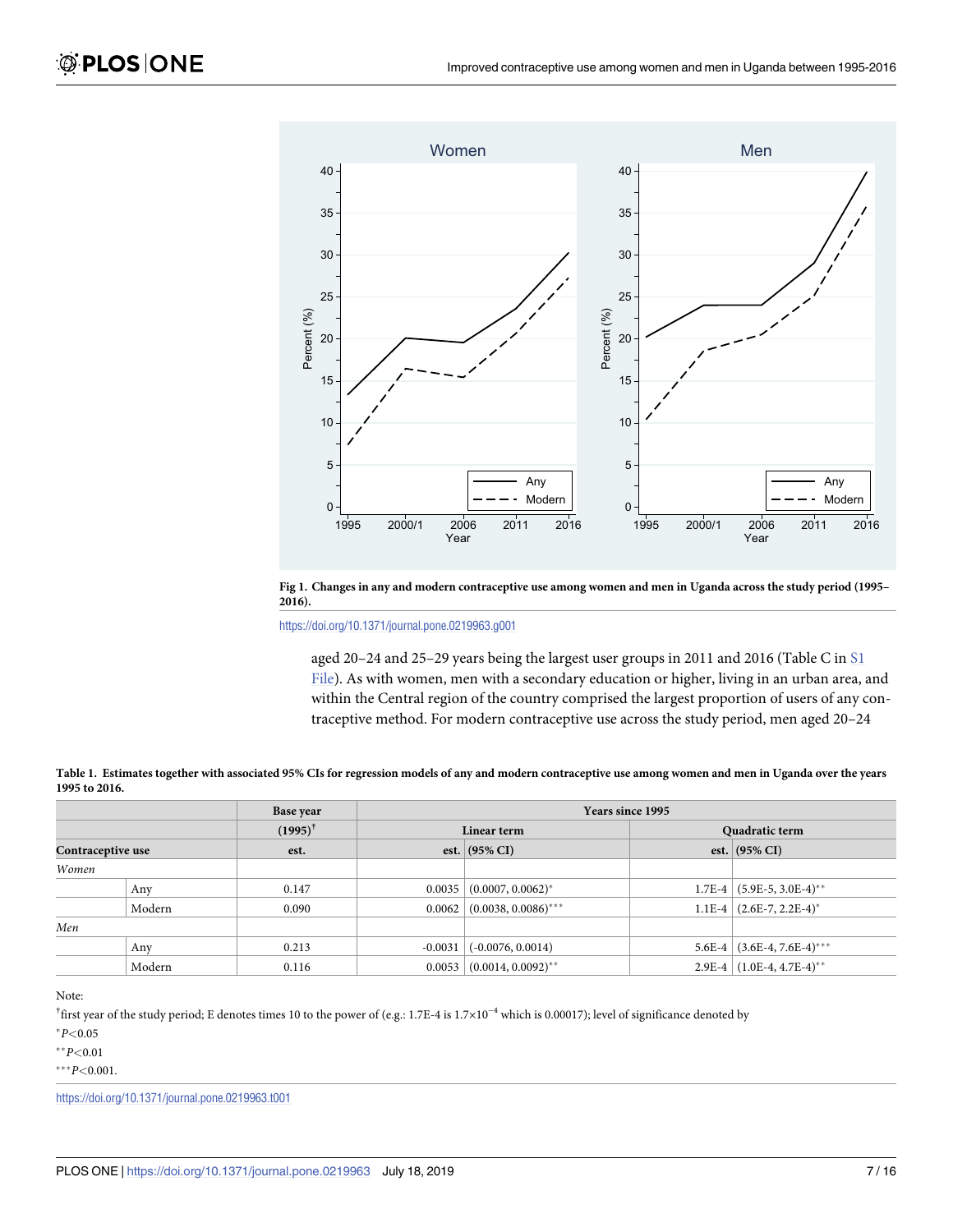|                                |                                |              | Women                                  |         |                          |              | Men                      |             |                          |  |
|--------------------------------|--------------------------------|--------------|----------------------------------------|---------|--------------------------|--------------|--------------------------|-------------|--------------------------|--|
|                                |                                |              | Main effect<br><b>Time interaction</b> |         |                          |              | Main effect              |             | Time interaction         |  |
| Contraceptive use              |                                |              | OR (95% CI)                            |         | $OR$ (95% CI)            |              | OR $(95\% \text{ CI})$   |             | OR $(95\% \text{ CI})$   |  |
|                                | Any contraception              |              |                                        |         |                          |              |                          |             |                          |  |
| Age (years)                    |                                |              | P < 0.001                              |         | P < 0.001                |              | P < 0.001                |             | $P = 0.42$               |  |
|                                | $15 - 19$                      | 1            | (reference)                            |         |                          | 1            | (reference)              |             |                          |  |
|                                | $20 - 24$                      | 2.16         | (1.75, 2.66)                           | 1.03    | (1.02, 1.05)             | 3.51         | (2.60, 4.72)             | 0.99        | (0.98, 1.02)             |  |
|                                | $25 - 29$                      | 2.27         | (1.84, 2.81)                           | 1.05    | (1.04, 1.07)             | 2.99         | (2.15, 4.16)             | 1.00        | (0.98, 1.02)             |  |
|                                | $30 - 34$                      | 2.98         | (2.43, 3.65)                           | 1.04    | (1.02, 1.05)             | 3.66         | (2.47, 5.41)             | 0.99        | (0.96, 1.01)             |  |
|                                | $35 - 39$                      | 2.60         | (2.07, 3.26)                           | 1.04    | (1.03, 1.06)             | 3.34         | (2.39, 4.68)             | 0.99        | (0.96, 1.01)             |  |
|                                | >40                            | 2.04         | (1.65, 2.51)                           | 1.04    | (1.03, 1.05)             | 2.73         | (1.96, 3.81)             | 1.00        | (0.98, 1.02)             |  |
|                                | Highest educational attainment |              | P<0.001                                |         | P<0.001                  |              | P<0.001                  |             | $P = 0.41$               |  |
|                                | None                           | $\mathbf{1}$ | (reference)                            |         |                          | $\mathbf{1}$ | (reference)              |             |                          |  |
|                                | Primary                        | 1.90         | (1.59, 2.27)                           | 0.98    | (0.97, 1.00)             | 1.97         | (1.29, 3.00)             | 1.00        | (0.97, 1.02)             |  |
|                                | Secondary or higher            | 5.84         | (4.77, 7.14)                           | 0.94    | (0.93, 0.96)             | 4.63         | (3.02, 7.11)             | 0.99        | (0.96, 1.02)             |  |
|                                | Place of residence             |              | P < 0.001                              |         | P<0.001                  |              | P<0.001                  |             | P< 0.001                 |  |
|                                | Urban                          | 1            | (reference)                            |         |                          | 1            | (reference)              |             |                          |  |
|                                | Rural                          | 0.29         | (0.25, 0.34)                           | 1.05    | (1.04, 1.06)             | 0.31         | (0.25, 0.38)             | 1.03        | (1.02, 1.05)             |  |
| Region                         |                                | P < 0.001    |                                        | P<0.001 |                          | P<0.001      |                          | $P = 0.004$ |                          |  |
|                                | Central                        | 1            | (reference)                            |         |                          | 1            | (reference)              |             |                          |  |
|                                | East                           | 0.38         | (0.30, 0.47)                           | 1.04    | (1.02, 1.05)             | 0.58         | (0.43, 0.77)             | 1.01        | (0.99, 1.02)             |  |
|                                | North                          | 0.37         | (0.29, 0.47)                           | 1.01    | (1.00, 1.03)             | 0.55         | (0.40, 0.76)             | 1.01        | (0.99, 1.03)             |  |
|                                | West                           | 0.32         | (0.25, 0.41)                           | 1.05    | (1.03, 1.06)             | 0.37         | (0.27, 0.50)             | 1.03        | (1.01, 1.05)             |  |
|                                | Modern contraception           |              |                                        |         |                          |              |                          |             |                          |  |
| Age (years)                    |                                |              | P < 0.001                              |         | P<0.001                  |              | P<0.001                  |             | $P = 0.76$               |  |
|                                | $15 - 19$                      | $\mathbf{1}$ | (reference)                            |         |                          | $\mathbf{1}$ | (reference)              |             |                          |  |
|                                | $20 - 24$                      | 2.16         | (0.75, 2.66)                           | 1.03    | (1.02, 1.04)             | 2.97         | (2.11, 4.17)             | 1.00        | (0.98, 1.02)             |  |
|                                | $25 - 29$                      | 2.51         | (2.00, 3.13)                           | 1.04    | (1.03, 1.06)             | 2.21         | (1.54, 3.18)             | 1.01        | (0.99, 1.04)             |  |
|                                | $30 - 34$                      | 2.94         | (2.35, 3.68)                           | 1.03    | (1.02, 1.05)             | 2.17         | (1.48, 3.17)             | 1.00        | (0.98, 1.02)             |  |
|                                | $35 - 39$                      | 2.77         | (2.15, 3.57)                           | 1.04    | (1.02, 1.05)             | 2.09         | (1.43, 3.06)             | 1.00        | (0.98, 1.03)             |  |
|                                | >40                            | 1.86         | (1.44, 2.40)                           | 1.04    | (1.02, 1.05)             | 1.80         | (1.25, 2.58)             | 1.01        | (0.99, 1.03)             |  |
| Highest educational attainment |                                | P < 0.001    |                                        | P<0.001 |                          | P<0.001      |                          | P<0.001     |                          |  |
|                                | None                           | $\mathbf{1}$ | (reference)                            |         |                          | 1            | (reference)              |             |                          |  |
|                                | Primary                        | 2.50         | (2.03, 3.10)                           | 0.97    | (0.96, 0.98)             | 2.40         | (1.36, 4.25)             | 0.99        | (0.95, 1.02)             |  |
|                                | Secondary or higher            | 8.66         | (6.87, 10.92)                          | 0.92    | (0.91, 0.94)             | 8.22         | (4.62, 14.62)            | 0.96        | (0.92, 0.99)             |  |
|                                | Place of residence             |              | P<0.001                                |         | P<0.001                  |              | P<0.001                  |             | P<0.001                  |  |
|                                | Urban                          |              | $1  $ (reference)                      |         |                          |              | $1  $ (reference)        |             |                          |  |
|                                | Rural                          | 0.20         | (0.16, 0.24)                           |         | $1.07 \mid (0.06, 1.08)$ | 0.19         | (0.15, 0.25)             |             | $1.06 \mid (1.04, 1.08)$ |  |
| Region                         |                                |              | P < 0.001                              |         | P<0.001                  |              | P<0.001                  |             | P<0.001                  |  |
|                                | Central                        | $\mathbf{1}$ | (reference)                            |         |                          | 1            | (reference)              |             |                          |  |
|                                | East                           | 0.30         | (0.23, 0.38)                           | 1.05    | (1.04, 1.07)             | 0.39         | (0.28, 0.54)             | 1.03        | (1.00, 1.05)             |  |
|                                | North                          | 0.19         | (0.14, 0.26)                           | 1.05    | (1.03, 1.07)             |              | $0.14 \mid (0.09, 0.22)$ | 1.08        | (1.05, 1.11)             |  |
|                                | West                           | 0.28         | (0.21, 0.36)                           |         | $1.06 \mid (1.04, 1.07)$ |              | $0.23 \mid (0.16, 0.34)$ | 1.05        | (1.03, 1.08)             |  |

#### <span id="page-7-0"></span>[Table](#page-5-0) 2. OR together with associated 95% CIs of using any and modern contraceptive method for women and men in Uganda over the years 1995-2016.

<https://doi.org/10.1371/journal.pone.0219963.t002>

years remained the largest user group by age. Similar to the use of any contraceptive method, men with a secondary education or higher, living in an urban area and within the Central region of the country were the largest user groups of modern contraceptives.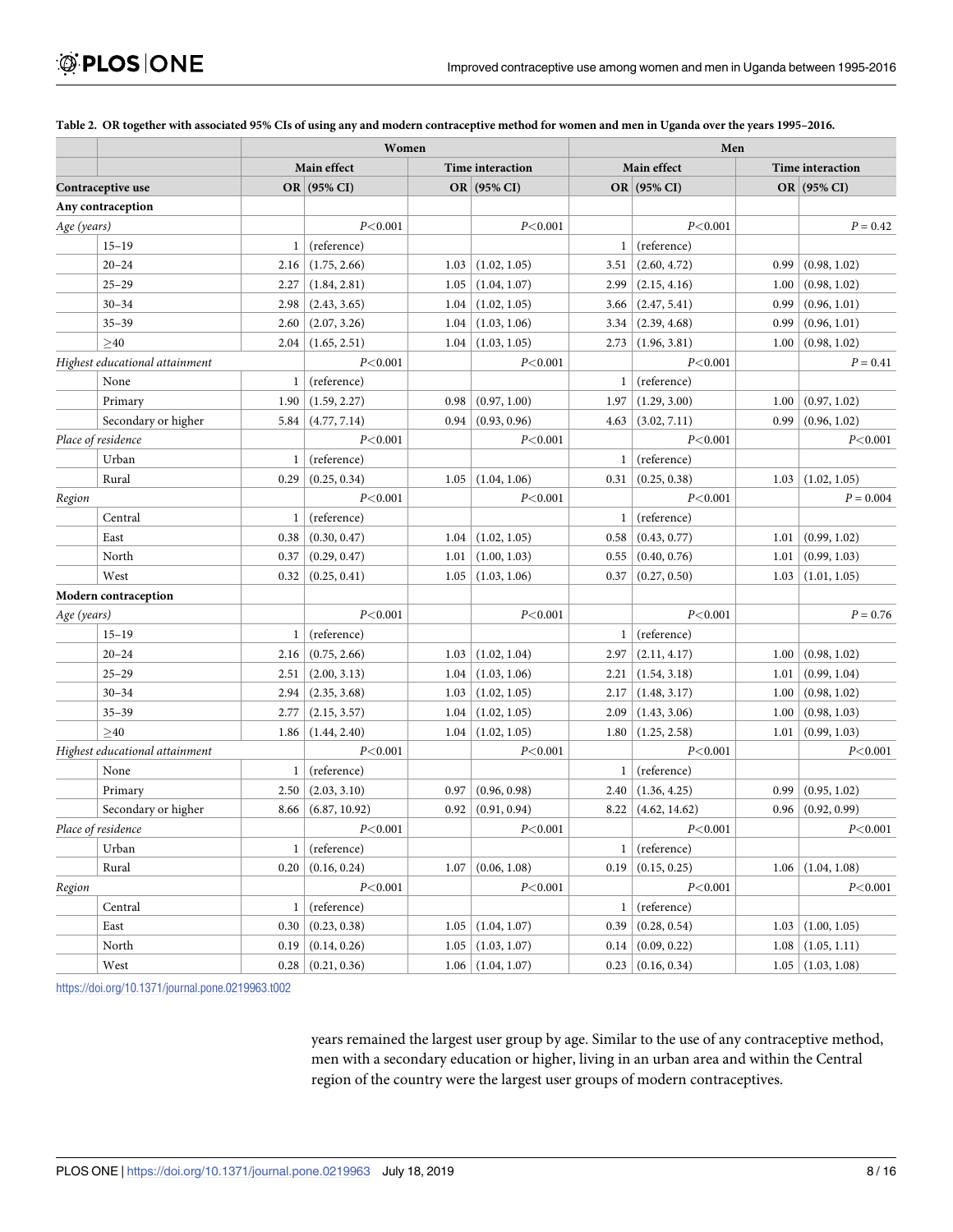<span id="page-8-0"></span>

[Fig](#page-5-0) 2. Changes in any contraceptive use among women in Uganda across the study period (1995-2016), partitioned by **the considered demographic variables.** Key: age group (years): 15–19 (black/solid); 20–24 (black/dash); 25–29 (black/dot); 30–34 (grey/solid); 35–39 (grey/dash); �40 (grey/dot); highest educational attainment: secondary and higher (solid); primary (dash); none (dot); place of residence: urban (solid); rural (dash); and region: Central (black/solid); East (dash); West (dot); North (grey/solid).

[Table](#page-7-0) 2 also shows the logistic regression model results for men. Similar to women, the main effect terms were significant for all the considered variables in any contraceptive and modern contraceptive use models (all *P<*0.001). However, unlike women, there was no significant interaction over time for any contraceptive use among men grouped by age ( $P = 0.42$ ) or highest educational attainment  $(P = 0.41)$  or for modern contraceptive use by age  $(P = 0.76)$ . This implies that the significant differences observed at baseline were largely preserved over time for these variables (Figs [4](#page-10-0) and [5\)](#page-11-0). Considering any contraceptive use by educational attainment groupings, men with secondary or higher educational attainment had odds 4.63 greater of using any contraception than those without any education at baseline (1995) [\(Table](#page-7-0) 2). By 2016, the estimated odds of any contraceptive use for men with secondary or higher educational attainment was  $\exp(\ln(4.63) + \ln(0.99) \times (2016 - 1995)) = 3.75$  greater than that for men without any education, after accounting for the general non-linear increase in any contraceptive use over time. Although less, this estimated OR was non-significantly smaller–and there was little convergence seen between the associated lines in [Fig](#page-10-0) 4.

#### **Discussion**

In this first epidemiological study of its kind, it was demonstrated that both any and modern contraceptive use among women and men has significantly increased over time in Uganda and, particularly noteworthy, that the rate of change of contraceptive use has accelerated in latter years compared to earlier years. This non-linear increase in latter years may be partially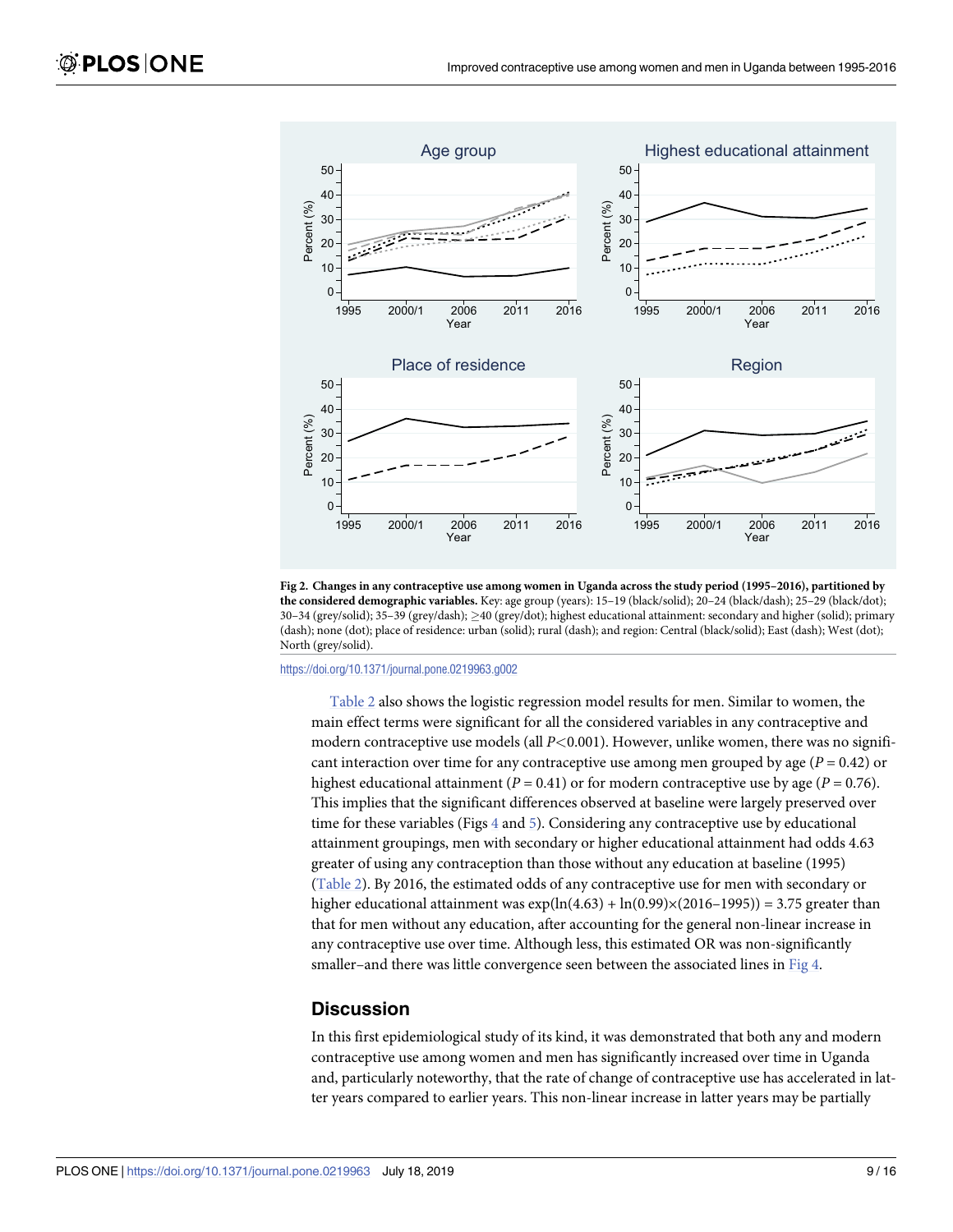<span id="page-9-0"></span>

**[Fig](#page-5-0) 3. Changes in modern contraceptive use among women in Uganda across the study period (1995–2016).** Key: age group (years): 15–19 (black/solid); 20–24 (black/dash); 25–29 (black/dot); 30–34 (grey/solid); 35–39 (grey/dash); �40 (grey/ dot); highest educational attainment: secondary and higher (solid); primary (dash); none (dot); place of residence: urban (solid); rural (dash); and region: Central (black/solid); East (dash); West (dot); North (grey/solid).

explained by the end of the war between the Ugandan government and the Lords' Resistance Army in 2006, and the resumption and restoration of the country's healthcare system and services [[21](#page-14-0)].

The more recent and rapid increase in both women and men's contraceptive use has important implications. Though men's reported contraceptive use also includes methods used by their partners, the increase in the percentage of men using condoms, together with a corresponding decrease in the percentage of men's contraceptive non-use over the study period, is significant. This is particularly so, given that condom use has been largely associated with HIV prevention and protection efforts in the past [\[22\]](#page-14-0), and is still more commonly linked with casual sexual relationships rather than monogamous partnerships [\[23\]](#page-14-0). However, as previous research on male attitudes toward contraception have shown, communication and educational campaigns via mass media and community-led initiatives can significantly increase contraceptive use, including condom use [[24](#page-14-0)]. Given the increased outreach and programmatic efforts around family planning in Uganda in recent years, these increases seen among men likely reflect a shift in attitudes and receptivity towards contraceptive use. It is also important to acknowledge the continued and widespread covert contraceptive use among women in Uganda; in many instances, men may not even be aware of their partners' use of contraceptives [\[25\]](#page-14-0). Therefore, the figures for men's contraceptive use in this study speak directly to their own awareness and choice to use contraception within their sexual relationships.

Although men's participation in the family planning process has been recognized as being critical to its effectiveness, traditional gender norms and perceptions often dictate that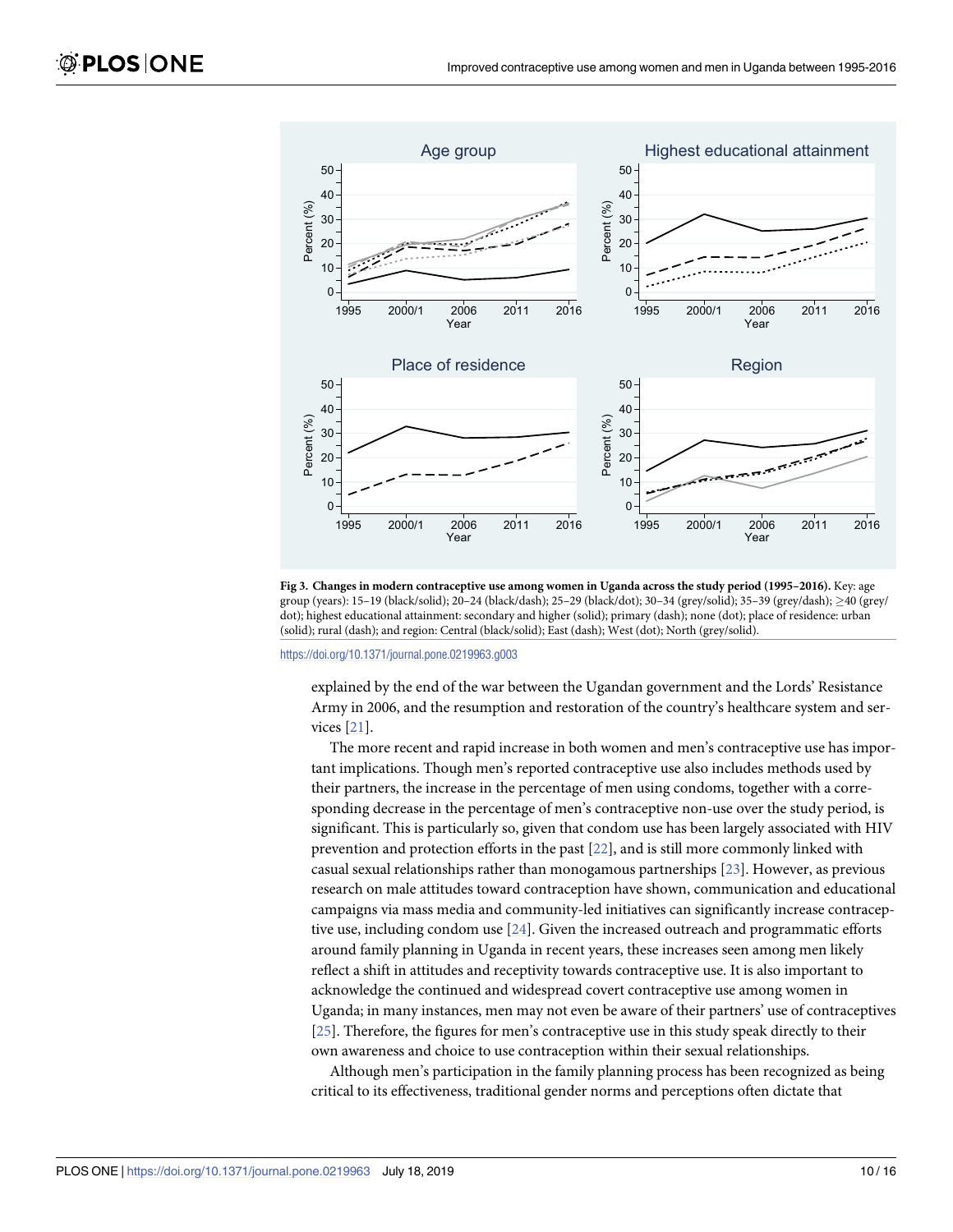<span id="page-10-0"></span>

[Fig](#page-8-0) 4. Changes in any contraceptive use among men in Uganda across the study period (1995-2016), partitioned by the **considered demographic variables.** Key: age group (years): 15–19 (black/solid); 20–24 (black/dash); 25–29 (black/dot); 30– 34 (grey/solid); 35–39 (grey/dash); �40 (grey/dot); highest educational attainment: secondary and higher (solid); primary (dash); none (dot); place of residence: urban (solid); rural (dash); and region: Central (black/solid); East (dash); West (dot); North (grey/solid).

pregnancy, family planning and reproductive health are a woman's 'domain' or 'business', and thereby exclude men's involvement in the process [\[15,](#page-14-0) [18,](#page-14-0) [25\]](#page-14-0). Yet, partner opposition is often a significant predictor of poor healthcare access, unmet need for contraception, the use of traditional rather than modern methods, and clandestine use of contraception [\[25–28\]](#page-14-0). The largely patriarchal nature of Ugandan society and gender norms around male-dominant, normative decision-making processes, as well as the lack of spousal communication on fertility preference, and the timing and spacing of pregnancies [[18](#page-14-0), [27](#page-14-0), [29](#page-15-0), [30](#page-15-0)] often results in men making decisions about contraception without much discussion or consultation with their partners [[26](#page-14-0), [31](#page-15-0)–[33\]](#page-15-0). Contraceptive use has been shown to be higher in communities where women have more autonomy and decision-making power [\[34\]](#page-15-0), and where spousal communication takes place, whether direct or indirect [\[26\]](#page-14-0).

The structural limitations of some family planning programs further exacerbate the gendered differences health service use; for example, providers being female, men not feeling welcome or comfortable, and a lack of trust for providers and not being assured of their confidentiality during discussions about family planning, often result in men not participating at all [\[25,](#page-14-0) [35\]](#page-15-0). Similarly, campaigns around family planning often target women [[15](#page-14-0)]. Given that relatively few studies have previously looked at contraceptive use among men in Uganda, and the focus of these studies have largely been on barriers to male involvement, the results presented here are very encouraging, indicating the success of, and support for current efforts to improve male involvement in family planning and reproductive health.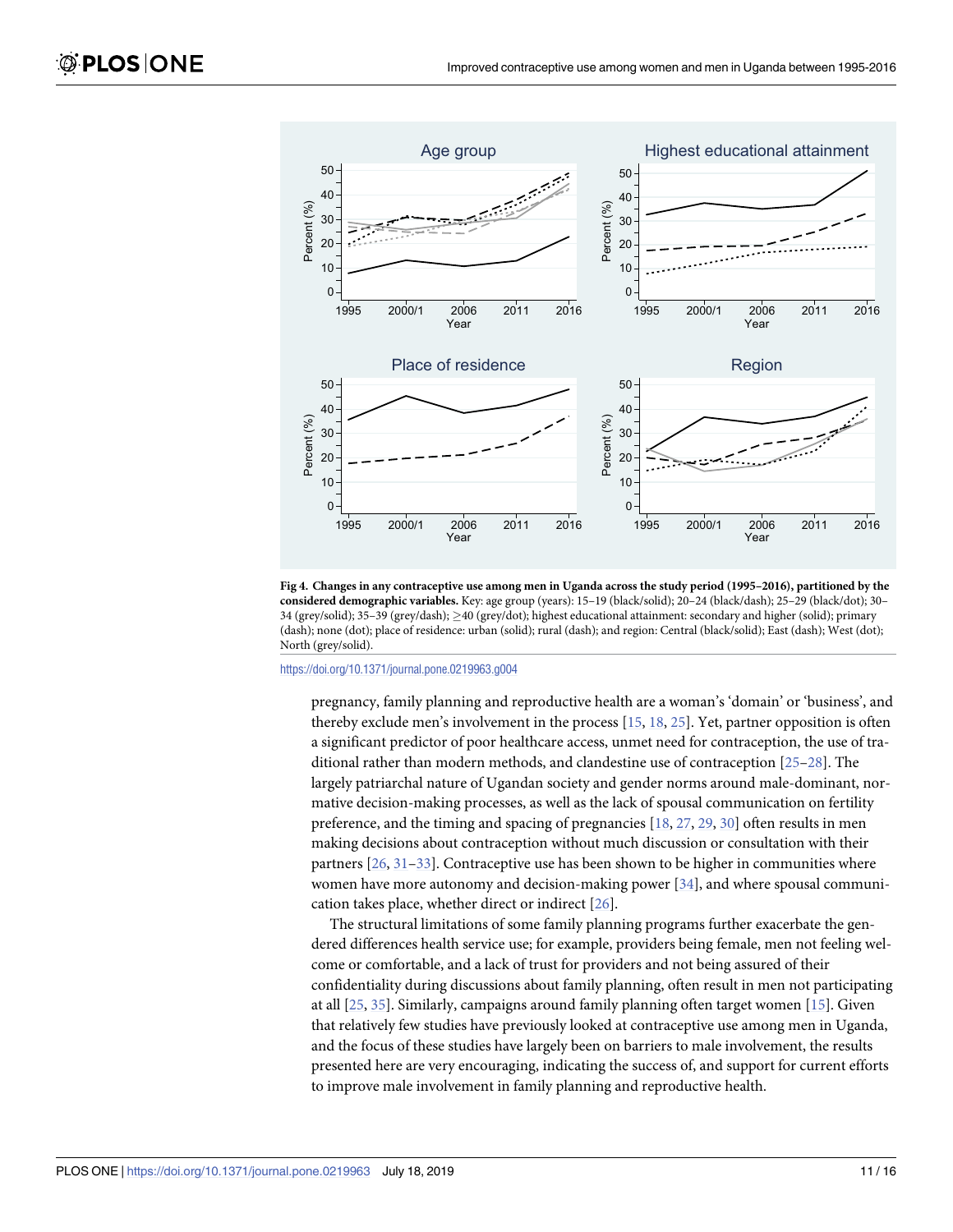<span id="page-11-0"></span>

[Fig](#page-8-0) 5. Changes in modern contraceptive use among men in Uganda across the study period (1995-2016). Key: age group (years): 15–19 (black/solid); 20–24 (black/dash); 25–29 (black/dot); 30–34 (grey/solid); 35–39 (grey/dash); �40 (grey/dot); highest educational attainment: secondary and higher (solid); primary (dash); none (dot); place of residence: urban (solid); rural (dash); and region: Central (black/solid); East (dash); West (dot); North (grey/solid).

The changes in contraceptive use associated with the different demographic variables for women and men across the study period also point to important differential shifts in behaviour within the population at large. The changes observed among the groupings by educational level and place of residence are of particular note. The relatively steeper increase in contraceptive uptake seen among women and men with no education, along with those with only a primary education, compared to those with a secondary education or higher may reflect the success of these family planning programs in effectively reaching lower educated populations [\[36\]](#page-15-0). However, it must also be noted that these population's baseline contraceptive usage rates were substantially less than their more educated counterparts and still remained so by the study's end date. In terms of place of residence, given that the majority of Uganda's population is rural and at times very hard to reach [[37](#page-15-0)], accessibility to reproductive health services is often challenging [\[12,](#page-14-0) [13\]](#page-14-0). Community health workers and village health teams are often the critical first touchpoint in these settings, providing services such as family planning counselling and at times, short-term family planning methods [\[38\]](#page-15-0). These increases in contraceptive may reflect the success of family planning initiatives and outreach programs effectively reaching these rural and remote communities.

The temporary decrease in contraceptive use seen in the data for both women and men in 2006 is likely to be a result of the end of the long-standing war in Uganda in the same year, and the subsequent suspension and withdrawal of humanitarian aid from the country. A secondary contributing factor to the observed decrease in contraceptive use in 2006 could also have been the shift in focus of HIV prevention campaigns, from the Abstinence-Be Faithful-Condom use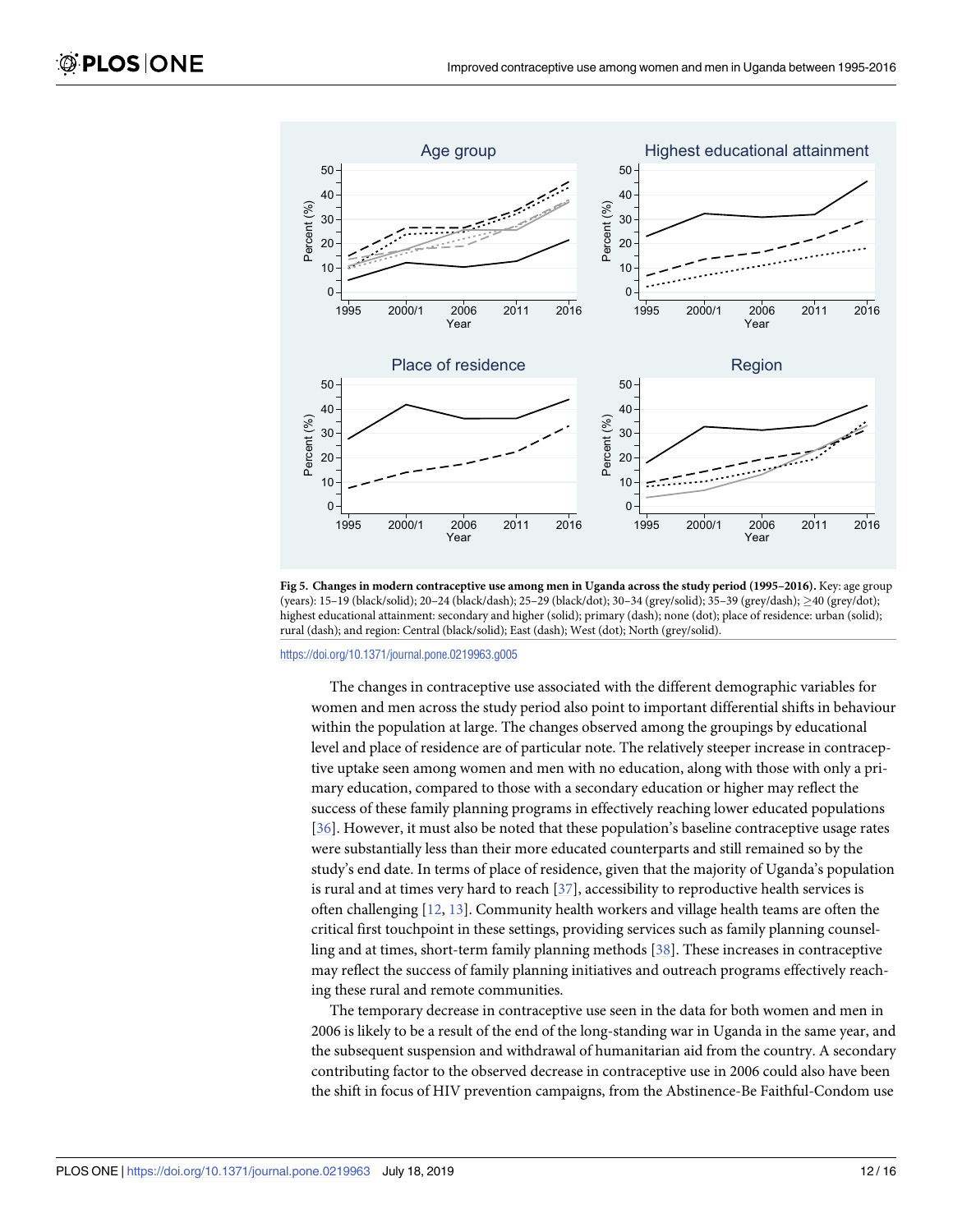<span id="page-12-0"></span>(ABC) approach, to predominantly abstinence [\[22\]](#page-14-0). In the early and mid-2000s, many HIV/ AIDs campaign efforts and prevention programs also withdrew from Uganda, due to the country's rapid HIV prevalence decline in the early 1990s [\[39\]](#page-15-0). The intensity of the promotion and distribution of condoms, which was a large component of these campaigns, therefore likely decreased or slowed temporarily, before the country's public healthcare system resumed these efforts as a continuing aspect of reproductive health programs.

#### **Strengths and limitations**

The utilization of large, nationally representative datasets lends robustness to the results, as does the repeated, cross-sectional study design, using variables that were consistently measured using the same questionnaires and sampling techniques across the study period. Another strength of this study is the investigation of contraceptive use among men, a largely understudied population. Women and men are both important players in understanding and improving contraceptive use by, and for, each other. The study is also novel in following the changes in contraceptive use among women and men for purposefully selected variables. This allows the impact of initiatives on those most at need to be assessed, and inform health policy decisionmakers about groups at high risk of not using contraception.

While the study has these salient strengths, it also has weaknesses. Data collected for all the variables were self-reported, hence subject to recall bias and response bias, and the psychometric properties of the tools were not readily available. While the DHS response rates were relatively good, ranging from 85.1% to 97.0%, those who did not participate are likely to have lower contraceptive use and poorer health-seeking behaviours than those who did participate. This may over-inflate the usage estimates reported within. Moreover, the geographical regions were consistent across the study years, except in 1995, where the Kitgum district was not included; in 2000/2001, where the districts of Kasese and Bundibugyo in the Western Region and Gulu and Kitgum in the Northern Region were excluded (due to access issues around security at the time); and in 2006, where parts of the northern region were oversampled in order to provide estimates for two areas of interest: Karamoja and internally displaced persons camps. In 2016, three additional land areas in greater Kampala, as well as islands and mountain regions were included. Given that the combined population of these districts corresponded to *<*5% of the total Ugandan population at each of the respective time points, the sampling bias associated with the inclusion/exclusion of these districts is likely to be negligible. Finally, it must also be emphasised that the results presented in this paper can only be applied to the study period between 1995 and 2016. Contraceptive usage rates should not be extrapolated to years outside this study period as it is unlikely that the observed non-linear patterns would continue beyond this timeframe.

## **Conclusions**

The findings from this study point to the success of family planning programs and interventions in Uganda that have resulted in important population behaviour change. This empirical evidence also serves to inform future reproductive health programs and policies, aligning with the Uganda Family Planning Costed Implementation Plan 2015–2020. This study shows a significant increase and dynamism across key demographic variables in contraceptive use and uptake by both women and men. Consequently, to better understand the predictors of current contraceptive use in Uganda, as well as their associated effect sizes and impact, updated epidemiological modelling is necessary–as past models are no longer likely to provide a valid representation. The findings contained herein, together with any further such epidemiological investigations, are vital in evaluating the past and informing future evidence-based strategies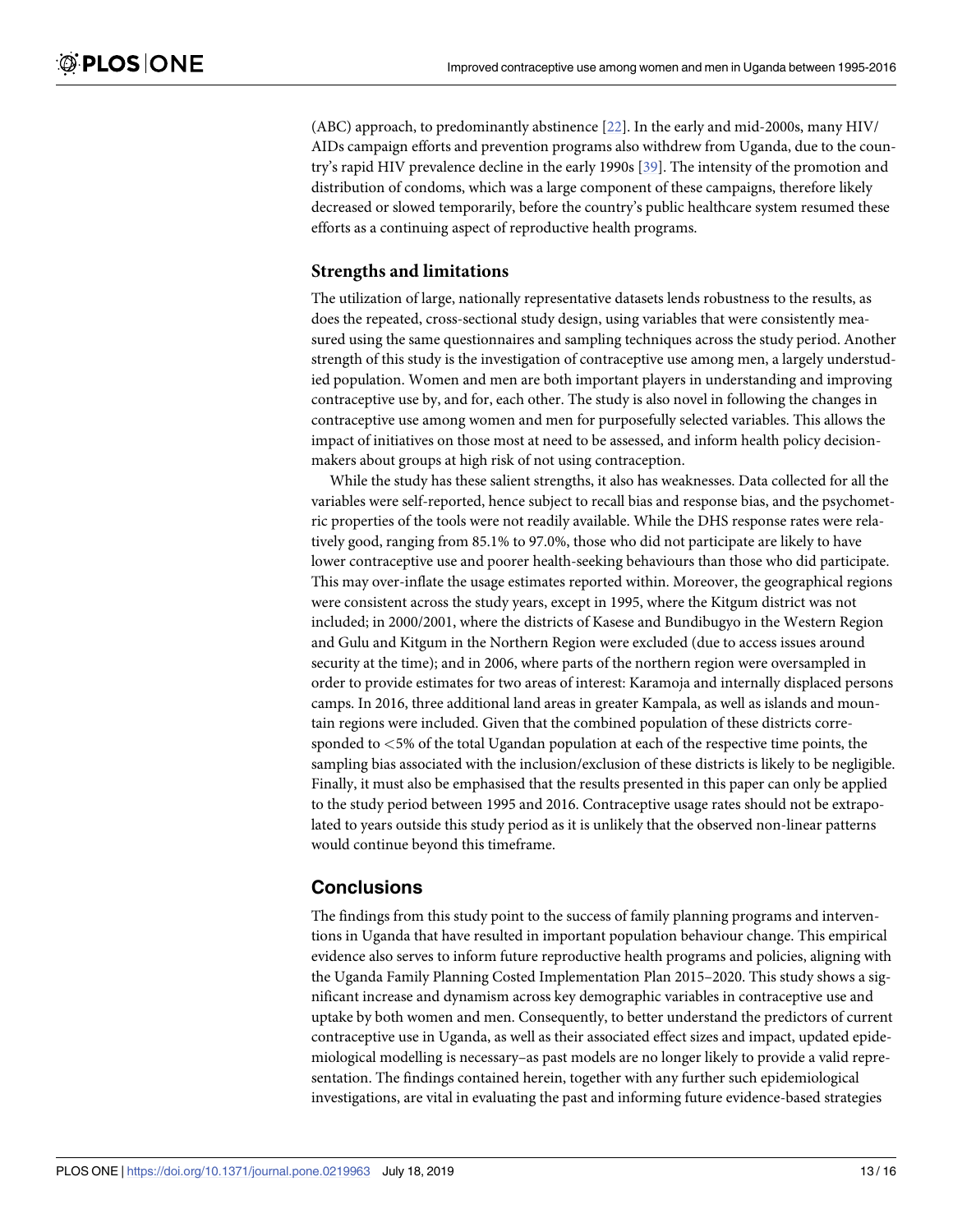<span id="page-13-0"></span>and directions of family planning programs and initiatives. Ultimately, it is hoped that these results will aid in reducing Ugandan women's unacceptably high maternal health burden.

## **Supporting information**

**S1 [File.](http://www.plosone.org/article/fetchSingleRepresentation.action?uri=info:doi/10.1371/journal.pone.0219963.s001)** Tables A-D. (DOCX)

## **Acknowledgments**

The authors are grateful to MEASURE DHS for timely assistance and access to the various Uganda datasets used within. The authors also wish to acknowledge the support of Pat Coope in assisting the team with statistical software issues, and the ground support from local researchers and community members in Iganga, Uganda, whose insight and wisdom into Ugandan culture and norms were invaluable.

## **Author Contributions**

**Conceptualization:** Amrita Namasivayam, Philip J. Schluter.

**Data curation:** Amrita Namasivayam.

**Formal analysis:** Amrita Namasivayam, Philip J. Schluter.

**Methodology:** Amrita Namasivayam, Sarah Lovell, Philip J. Schluter.

**Project administration:** Amrita Namasivayam.

**Supervision:** Sarah Lovell, Philip J. Schluter.

**Writing – original draft:** Amrita Namasivayam.

**Writing – review & editing:** Amrita Namasivayam, Sarah Lovell, Sarah Namutamba, Philip J. Schluter.

## **References**

- **[1](#page-1-0).** World Health Organization. Family planning/contraception. Geneva: WHO; 2018 [Available from: [https://www.who.int/en/news-room/fact-sheets/detail/family-planning-contraception\]](https://www.who.int/en/news-room/fact-sheets/detail/family-planning-contraception).
- **[2](#page-1-0).** Guttmacher Institute. Adding it up: investing in contraception and maternal and newborn health, 2017. New York: Guttmacher Institute; 2017 [Available from: [https://www.guttmacher.org/fact-sheet/adding](https://www.guttmacher.org/fact-sheet/adding-it-up-contraception-mnh-2017)[it-up-contraception-mnh-2017\]](https://www.guttmacher.org/fact-sheet/adding-it-up-contraception-mnh-2017).
- **[3](#page-1-0).** Population Reference Bureau. The faces of unmet need for family planning. Washington: PRB; 2012 [Available from: <https://www.prb.org/faces-unmet-need-familyplanning/>].
- **[4](#page-1-0).** Uganda Bureau of Statistics and ICF. Uganda Demographic and Health Survey 2016. Kampala, Uganda, and Rockville, Maryland, USA: UBOS and ICF; 2018.
- **[5](#page-1-0).** The World Bank. Maternal mortality ratio (modeled estimate, per 100,000 live births): Uganda. Geneva: WHO, UNICEF, UNFPA, World Bank Group, and the United Nations Population Division; 2015 [Available from: [https://data.worldbank.org/indicator/SH.STA.MMRT?locations=UG\]](https://data.worldbank.org/indicator/SH.STA.MMRT?locations=UG).
- **[6](#page-1-0).** Izugbara CO, Wekesah FM, Tilahun T, Amo-Adjei J, Tsala Dimbuene ZT. Family planning in East Africa: trends and dynamics. Nairobi, Kenya: African Population and Health Research Center (APHRC); 2018.
- **[7](#page-1-0).** Uganda Bureau of Statistics and ICF. Uganda Demographic and Health Survey 2011. Kampala, Uganda, and Calverton, Maryland, USA: UBOS and ICF; 2012.
- **[8](#page-1-0).** The Maternal and Child Health Integrated Program (MCHIP) and The Maternal and Child Survival Program (MCSP). Family planning needs during the first two years postpartum in Uganda. Washington, DC, USA: MCHIP and MCSP; 2015.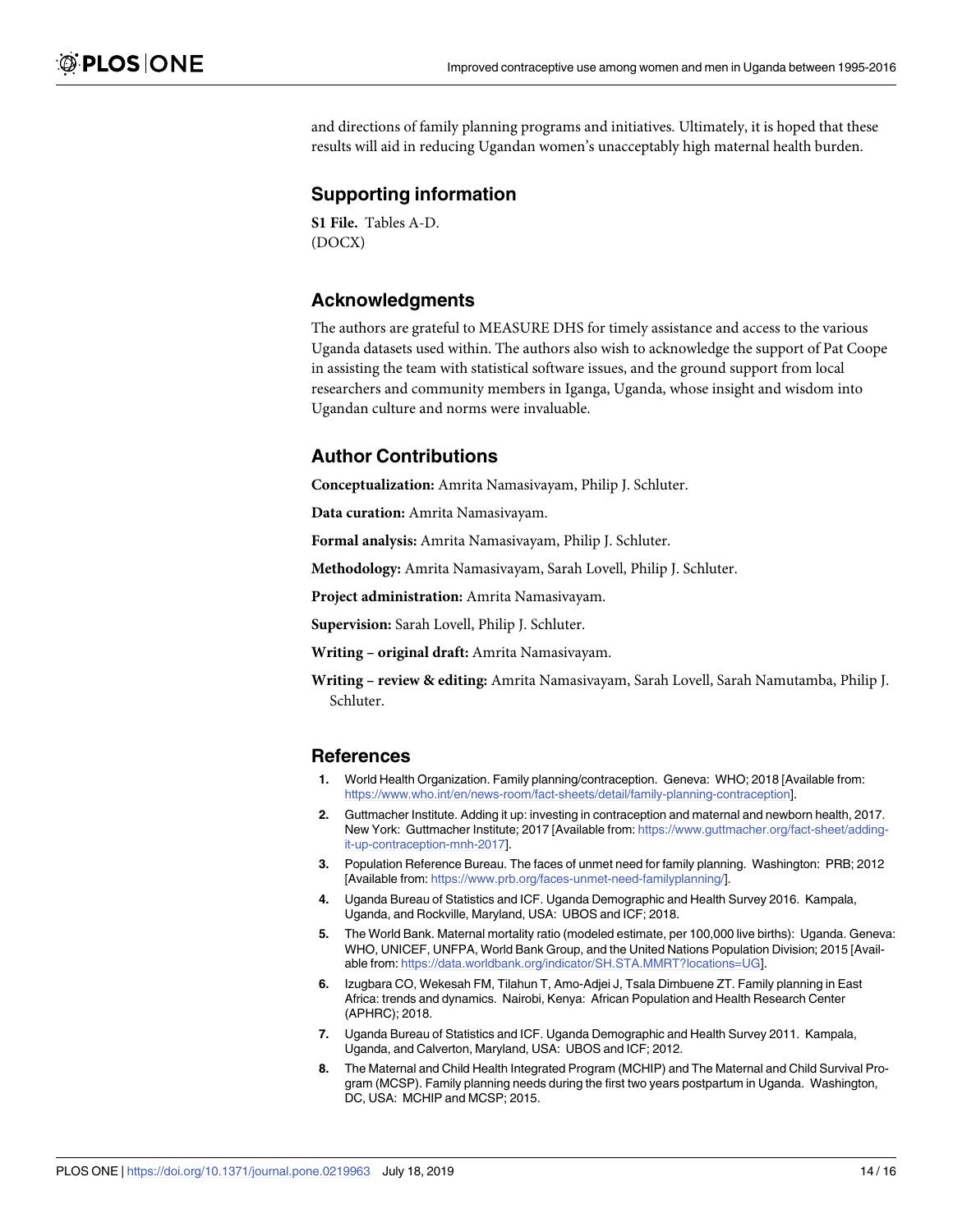- <span id="page-14-0"></span>**[9](#page-1-0).** Hoke T, Brunie A, Krueger K, Dreisbach C, Akol A, Rabenja NL, et al. Community-based distribution of injectable contraceptives: introduction strategies in four sub-Saharan African countries. Int Perspect Sex Reprod Health. 2012; 38(4):214–9. <https://doi.org/10.1363/3821412> PMID: [23318171](http://www.ncbi.nlm.nih.gov/pubmed/23318171)
- **[10](#page-1-0).** Stanback J, Mbonye AK, Bekiita M. Contraceptive injections by community health workers in Uganda: a nonrandomized community trial. Bull World Health Organ. 2007; 85(10):768–73. [https://doi.org/10.](https://doi.org/10.2471/BLT.07.040162) [2471/BLT.07.040162](https://doi.org/10.2471/BLT.07.040162) PMID: [18038058](http://www.ncbi.nlm.nih.gov/pubmed/18038058)
- **[11](#page-1-0).** East, Central and Southern African Health Community and Uganda Ministry of Health. Expanding access to family planning services at the community level: Uganda assessment. Arusha, Tanzania: ECSA-HC and MOH; 2011.
- **[12](#page-1-0).** Asiimwe JB, Ndugga P, Mushomi J, Manyenye Ntozi JP. Factors associated with modern contraceptive use among young and older women in Uganda; a comparative analysis. BMC Public Health. 2014; 14:926. <https://doi.org/10.1186/1471-2458-14-926> PMID: [25195645](http://www.ncbi.nlm.nih.gov/pubmed/25195645)
- **[13](#page-1-0).** Jarvis L, Wickstrom J, Shannon C. Client perceptions of quality and choice at static, mobile outreach, and special family planning day services in 3 African countries. Glob Health Sci Pract. 2018; 6(3):439– 55. <https://doi.org/10.9745/GHSP-D-18-00047> PMID: [30287527](http://www.ncbi.nlm.nih.gov/pubmed/30287527)
- **[14](#page-2-0).** Musinguzi LK, Turinawe EB, Rwemisisi JT, de Vries DH, Mafigiri DK, Muhangi D, et al. Linking communities to formal health care providers through village health teams in rural Uganda: lessons from linking social capital. Hum Resour Health. 2017; 15(1):4. <https://doi.org/10.1186/s12960-016-0177-9> PMID: [28077148](http://www.ncbi.nlm.nih.gov/pubmed/28077148)
- **[15](#page-2-0).** Kabagenyi A, Jennings L, Reid A, Nalwadda G, Ntozi J, Atuyambe L. Barriers to male involvement in contraceptive uptake and reproductive health services: a qualitative study of men and women's perceptions in two rural districts in Uganda. Reprod Health. 2014; 11(1):21. [https://doi.org/10.1186/1742-](https://doi.org/10.1186/1742-4755-11-21) [4755-11-21](https://doi.org/10.1186/1742-4755-11-21) PMID: [24597502](http://www.ncbi.nlm.nih.gov/pubmed/24597502)
- **[16](#page-2-0).** Kabagenyi A, Ndugga P, Wandera SO, Kwagala B. Modern contraceptive use among sexually active men in Uganda: does discussion with a health worker matter? BMC Public Health. 2014; 14:286. <https://doi.org/10.1186/1471-2458-14-286> PMID: [24673890](http://www.ncbi.nlm.nih.gov/pubmed/24673890)
- **[17](#page-2-0).** Ochako R, Temmerman M, Mbondo M, Askew I. Determinants of modern contraceptive use among sexually active men in Kenya. Reprod Health. 2017; 14(1):56. [https://doi.org/10.1186/s12978-017-](https://doi.org/10.1186/s12978-017-0316-3) [0316-3](https://doi.org/10.1186/s12978-017-0316-3) PMID: [28449723](http://www.ncbi.nlm.nih.gov/pubmed/28449723)
- **[18](#page-2-0).** Vouking MZ, Evina CD, Tadenfok CN. Male involvement in family planning decision making in sub-Saharan Africa—what the evidence suggests. Pan Afr Med J. 2014; 19:349. [https://doi.org/10.11604/](https://doi.org/10.11604/pamj.2014.19.349.5090) [pamj.2014.19.349.5090](https://doi.org/10.11604/pamj.2014.19.349.5090) PMID: [25922638](http://www.ncbi.nlm.nih.gov/pubmed/25922638)
- **[19](#page-3-0).** Westoff CF. New estimates of unmet need and the demand for family planning. DHS Comparative Reports No. 14. Calverton, Maryland, USA: Macro International Inc.; 2006.
- **[20](#page-3-0).** von Elm E, Altman DG, Egger M, Pocock SJ, Gøtzsche PC, Vandenbroucke JP, et al. The Strengthening the Reporting of Observational Studies in Epidemiology (STROBE) statement: guidelines for reporting observational studies. Epidemiology. 2007; 18(6):800–4. [https://doi.org/10.1097/EDE.](https://doi.org/10.1097/EDE.0b013e3181577654) [0b013e3181577654](https://doi.org/10.1097/EDE.0b013e3181577654) PMID: [18049194](http://www.ncbi.nlm.nih.gov/pubmed/18049194)
- **[21](#page-9-0).** Dolan C. Uganda strategic conflict analysis. Stockholm, Sweden: Swedish International Development Cooperation Agency; 2007.
- **[22](#page-9-0).** Green EC, Halperin DT, Nantulya V, Hogle JA. Uganda's HIV prevention success: the role of sexual behavior change and the national response. AIDS Behav. 2006; 10(4):335–46. [https://doi.org/10.1007/](https://doi.org/10.1007/s10461-006-9073-y) [s10461-006-9073-y](https://doi.org/10.1007/s10461-006-9073-y) PMID: [16688475](http://www.ncbi.nlm.nih.gov/pubmed/16688475)
- **[23](#page-9-0).** Maharaj P, Cleland J. Risk perception and condom use among married or cohabiting couples in Kwa-Zulu-Natal, South Africa. Int Fam Plan Perspect. 2005; 31(1):24–9. [https://doi.org/10.1363/ifpp.31.24.](https://doi.org/10.1363/ifpp.31.24.05) [05](https://doi.org/10.1363/ifpp.31.24.05) PMID: [15888406](http://www.ncbi.nlm.nih.gov/pubmed/15888406)
- **[24](#page-9-0).** Piotrow PT, Kincaid DL, Hindin MJ, Lettenmaier CL, Kuseka I, Silberman T, et al. Changing men's attitudes and behavior: the Zimbabwe Male Motivation Project. Stud Fam Plann. 1992; 23(6 Pt 1):365–75.
- **[25](#page-9-0).** Adelekan A, Omoregie P, Edoni E. Male involvement in family planning: challenges and way forward. Int J Popul Res. 2014; 2014:416457.
- **[26](#page-10-0).** Wolff B, Blanc AK, Ssekamatte-Ssebuliba J. The role of couple negotiation in unmet need for contraception and the decision to stop childbearing in Uganda. Stud Fam Plann. 2000; 31(2):124-37. PMID: [10907278](http://www.ncbi.nlm.nih.gov/pubmed/10907278)
- **[27](#page-10-0).** Orach CG, Otim G, Aporomon JF, Amone R, Okello SA, Odongkara B, et al. Perceptions, attitude and use of family planning services in post conflict Gulu district, northern Uganda. Confl Health. 2015; 9:24. <https://doi.org/10.1186/s13031-015-0050-9> PMID: [26265935](http://www.ncbi.nlm.nih.gov/pubmed/26265935)
- **[28](#page-10-0).** Shumba CS, Miyonga J, Kiconco J, Kerchan P, Tumwesigye T. A qualitative study on provider perspectives on the barriers to contraceptive use in Kaliro and Iganga districts, Eastern Central Uganda. Christ J Glob Health. 2016; 3(2):60–71.